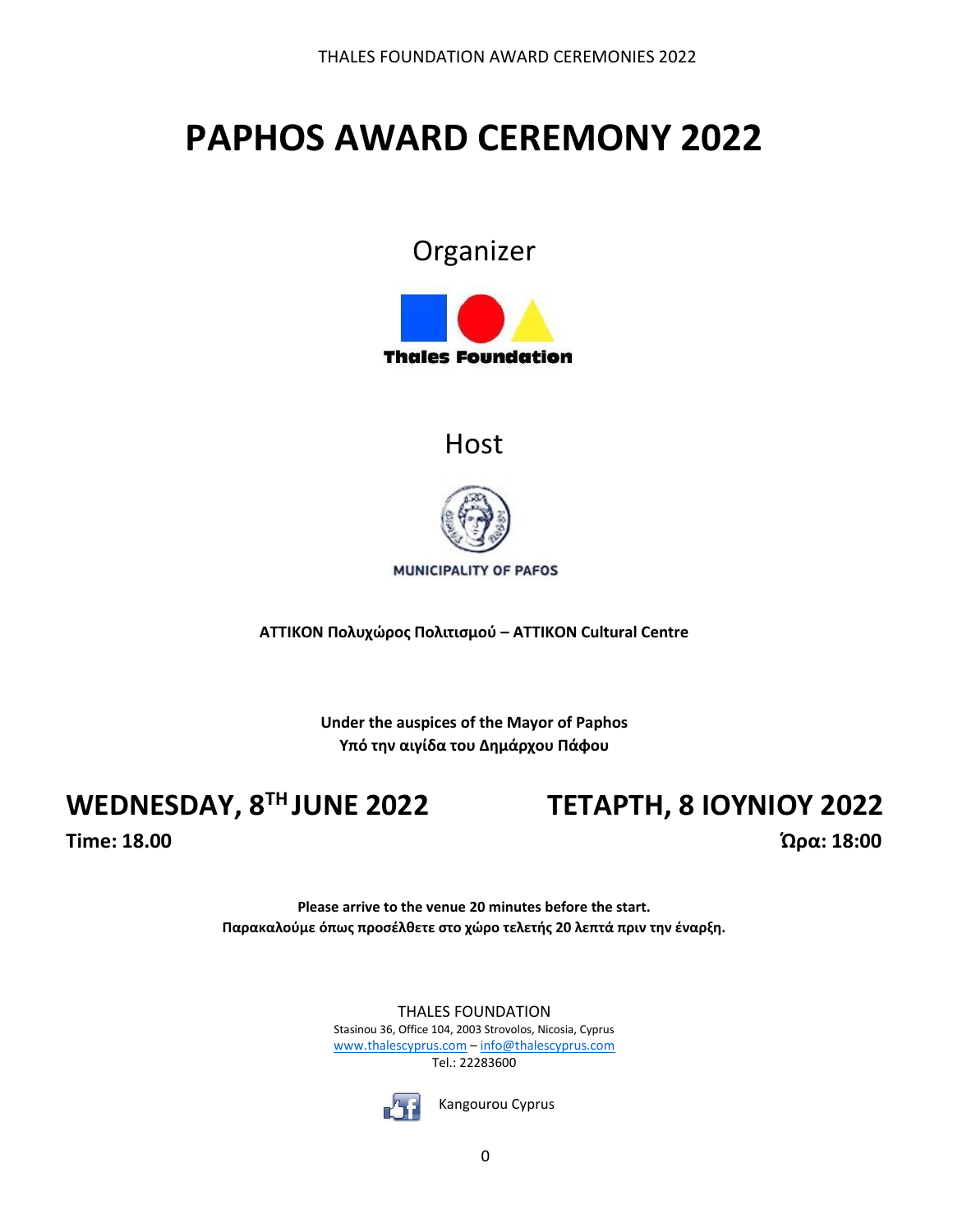#### THALES FOUNDATION AWARD CEREMONIES 2022

### **KANGOUROU LINGUISTICS COMPETITION 2022 G R E E K / Ε Λ Λ Η Ν Ι Κ Α**

|                | <b>ONOMA</b>           | <b>ENIOETO</b> | <b>ΣΧΟΛΕΙΟ</b>                                 | ΕΠΙΠΕΔΟ        | ΒΡΑΒΕΥΣΗ      |
|----------------|------------------------|----------------|------------------------------------------------|----------------|---------------|
| $\mathbf{1}$   | ΔΗΜΗΤΡΗΣ ΚΥΠΡΙΑΝΟΣ     | ΠΑΠΑΣΑΒΒΑΣ     | Η ΙΟΡΔΑΝΕΙΟ                                    | 3              | ΧΡΥΣΟ         |
| $\overline{2}$ | ΕΛΕΥΘΕΡΙΑ              | ΣΕΡΓΗ          | Ι ΔΗΜΟΤΙΚΟ ΣΧΟΛΕΙΟ ΠΑΦΟΥ                       | 3              | ΧΡΥΣΟ         |
| 3              | ΧΡΙΣΤΙΝΑ               | ΣΤΑΥΡΟΠΟΥΛΟΥ   | Θ ΔΗΜΟΤΙΚΟ ΣΧΟΛΕΙΟ ΠΑΦΟΥ<br><b>KOYNATEIO</b>   | 3              | <b>APFYPO</b> |
| 4              | ΓΙΩΡΓΟΣ                | ΑΡΙΣΤΟΒΟΥΛΟΥ   | ΔΗΜΟΤΙΚΟ ΣΧΟΛΕΙΟ ΣΤΡΟΥΜΠΙΟΥ                    | $\overline{3}$ | ΧΑΛΚΙΝΟ       |
| 5              | ΓΕΩΡΓΙΟΣ               | ΟΥΡΑΝΙΟΣ       | Η ΔΗΜΟΤΙΚΟ ΣΧΟΛΕΙΟ ΠΑΦΟΥ                       | 3              | ΧΑΛΚΙΝΟ       |
| 6              | ΚΥΡΙΑΚΟΣ-ΧΡΥΣΟΒΑΛΑΝΤΗΣ | ΚΥΡΙΑΚΙΔΗΣ     | ΔΗΜΟΤΙΚΟ ΣΧΟΛΕΙΟ ΠΟΛΕΜΙΟΥ                      | 4              | ΧΡΥΣΟ         |
| $\overline{7}$ | ΝΙΚΟΛΕΤΑ               | ΣΤΥΛΙΑΝΟΥ      | Η ΔΗΜΟΤΙΚΟ ΣΧΟΛΕΙΟ ΠΑΦΟΥ                       | 4              | ΧΡΥΣΟ         |
| 8              | ΦΩΚΑΣ                  | ΡΙΡΗΣ          | Η ΔΗΜΟΤΙΚΟ ΣΧΟΛΕΙΟ ΠΑΦΟΥ                       | 4              | ΧΡΥΣΟ         |
| 9              | ΧΡΥΣΟΒΑΛΑΝΤΩ           | ΑΝΔΡΕΟΥ        | Ι ΔΗΜΟΤΙΚΟ ΣΧΟΛΕΙΟ ΠΑΦΟΥ                       | 4              | ΧΡΥΣΟ         |
| 10             | ΑΓΓΕΛΟΣ                | ΧΡΙΣΤΟΔΟΥΛΙΔΗΣ | Η ΔΗΜΟΤΙΚΟ ΣΧΟΛΕΙΟ ΠΑΦΟΥ                       | 4              | <b>APFYPO</b> |
| 11             | <b>ANTPEANA</b>        | ΠΟΛΕΜΙΤΗ       | Α ΔΗΜΟΤΙΚΟ ΣΧΟΛΕΙΟ ΠΑΦΟΥ -<br>ΝΕΟΦΥΤΕΙΟ        | 4              | ΧΑΛΚΙΝΟ       |
| 12             | ΧΡΙΣΤΟΔΟΥΛΟΣ           | ΧΡΙΣΤΟΔΟΥΛΙΔΗΣ | Η ΔΗΜΟΤΙΚΟ ΣΧΟΛΕΙΟ ΠΑΦΟΥ                       | 4              | ΧΑΛΚΙΝΟ       |
| 13             | ΕΛΕΟΝΩΡΑ               | ΤΡΥΦΩΝΟΣ       | Η ΔΗΜΟΤΙΚΟ ΣΧΟΛΕΙΟ ΠΑΦΟΥ                       | 5              | ΧΡΥΣΟ         |
| 14             | ΑΛΕΞΑΝΔΡΟΣ             | ΦΡΑΓΚΟΣ        | ΠΕΡΙΦΕΡΕΙΑΚΟ ΣΧΟΛΕΙΟ ΚΟΝΙΩΝ                    | 5              | ΧΡΥΣΟ         |
| 15             | ΑΛΕΞΗΣ                 | ΤΣΑΓΓΑΡΗΣ      | ΙΑ ΔΗΜΟΤΙΚΟ ΣΧΟΛΕΙΟ ΠΑΦΟΥ                      | 5              | ΧΡΥΣΟ         |
| 16             | ΕΥΕΛΙΝΑ ΠΑΡΑΣΚΕΥΗ      | ΒΕΛΙΣΣΑΡΙΟΥ    | ΔΗΜΗΤΡΕΙΟ ΔΗΜΟΤΙΚΟ ΣΧΟΛΕΙΟ                     | 5              | ΧΑΛΚΙΝΟ       |
| 17             | ΚΩΝΣΤΑΝΤΙΝΟΣ           | ΣΙΕΛΟΥΒΑΡΗΣ    | Α ΔΗΜΟΤΙΚΟ ΣΧΟΛΕΙΟ ΠΑΦΟΥ -<br><b>NEODYTEIO</b> | 5              | ΧΑΛΚΙΝΟ       |
| 18             | ΓΙΩΡΓΟΣ                | ΛΑΟΥΡΗΣ        | Ι ΔΗΜΟΤΙΚΟ ΣΧΟΛΕΙΟ ΠΑΦΟΥ                       | 6              | <b>APTYPO</b> |
| 19             | ΠΕΤΡΟΣ                 | ΝΙΚΟΛΑΟΥ       | ΓΥΜΝΑΣΙΟ ΑΠΟΣΤΟΛΟΥ ΑΝΔΡΕΑ<br>ΕΜΠΑΣ             | 8              | <b>APFYPO</b> |
| 20             | ΙΩΑΝΝΗΣ                | ΝΕΟΦΥΤΟΥ       | ΝΙΚΟΛΑΪΔΕΙΟ ΓΥΜΝΑΣΙΟ ΠΑΦΟΥ                     | 8              | ΧΑΛΚΙΝΟ       |
| 21             | <b><i>AOYKIA</i></b>   | ΣΙΕΛΟΥΒΑΡΗ     | ΓΥΜΝΑΣΙΟ ΑΠΟΣΤΟΛΟΥ ΑΝΔΡΕΑ<br>ΕΜΠΑΣ             | 8              | ΧΑΛΚΙΝΟ       |
| 22             | <b>EIPHNH</b>          | ΚΩΝΣΤΑΝΤΙΝΟΥ   | <b><i>AYKEIO A EONAPXH MAKAPIOY Γ</i></b>      | 10             | ΧΑΛΚΙΝΟ       |

#### **E N G L I S H / Α Γ Γ Λ Ι Κ Α**

|    | <b>NAME</b>       | <b>SURNAME</b>  | <b>SCHOOL</b>               | <b>LEVEL</b> | <b>MEDAL</b>  |
|----|-------------------|-----------------|-----------------------------|--------------|---------------|
| 23 | <b>DEMETRIS</b>   | PAPASAVVAS      | Η ΙΟΡΔΑΝΕΙΟ ΔΗΜΟΤΙΚΟ        |              | GOLD          |
| 24 | ANDREA            | <b>KRITIOTI</b> | <b>CYNTHIA PETRIDOU</b>     |              | <b>BRONZE</b> |
| 25 | <b>ALEXANDROS</b> | <b>KONTOS</b>   | Γ ΔΗΜΟΤΙΚΟ ΣΧΟΛΕΙΟ ΠΑΦΟΥ    | 6            | <b>SILVER</b> |
| 26 | <b>SONYA</b>      | <b>UTESHEVA</b> | POLIS CHRYSOCHOUS GYMNASIUM | 9            | <b>SILVER</b> |
| 27 | <b>IOANNA</b>     | <b>POLIVIOU</b> | <b>CYNTHIA PETRIDOU</b>     |              | <b>BRONZE</b> |
| 28 | <b>GEORGIA</b>    | <b>PETRIDOU</b> | <b>CYNTHIA PETRIDOU</b>     | 10           | <b>GOLD</b>   |
| 29 | OSTROUMOV         | <b>KIRILL</b>   | <b>IMS Private School</b>   | 10           | <b>SILVER</b> |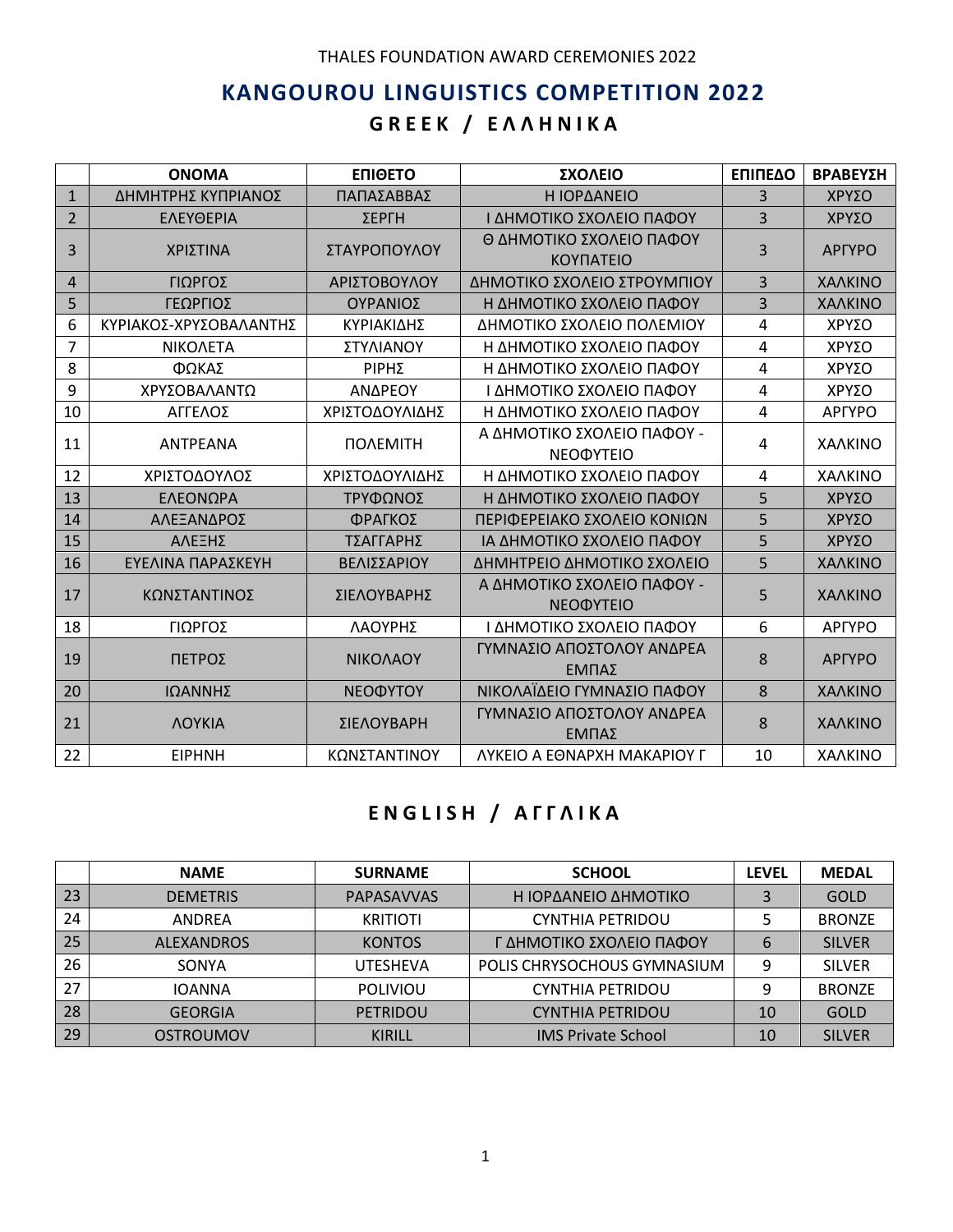#### THALES FOUNDATION AWARD CEREMONIES 2022

#### **F R E N C H / Γ Α Λ Λ Ι Κ Α**

|    | <b>NAME</b>      | <b>SURNAME</b>                 | <b>SCHOOL</b>              | LEVEL | <b>MEDAL</b>  |
|----|------------------|--------------------------------|----------------------------|-------|---------------|
| 30 | <b>EENIA</b>     | <b><i><u>TIANNAKOY</u></i></b> | ΙΟΡΔΑΝΕΙΟ ΔΗΜΟΤΙΚΟ         | 6     | <b>BRONZE</b> |
| 31 | <b>ANDREAS</b>   | <b>STASIS</b>                  | ΝΙΚΟΛΑΙΔΕΙΟ ΓΥΜΝΑΣΙΟ ΠΑΦΟΥ |       | <b>SILVER</b> |
| 32 | LOUKIA           | <b>SIELOUVARI</b>              | <b>GYMNASIUM APOSTOLOU</b> | 8     | GOLD          |
|    |                  |                                | <b>ANDREA EMPAS</b>        |       |               |
| 33 | <b>STEPHANIA</b> | <b>PLASTIRA</b>                | ΓΥΜΝΑΣΙΟ ΑΓΙΟΥ ΘΕΟΔΩΡΟΥ    | 8     | <b>BRONZE</b> |
| 34 | ΘΕΟΔΟΣΗΣ         | ΣΤΑΣΗΣ                         | ΓΥΜΝΑΣΙΟ ΑΓΙΟΥ ΘΕΟΔΩΡΟΥ    | 9     | <b>SILVER</b> |
| 35 | MARIA - EFTYCHIA | <b>PLASTIRA</b>                | ΓΥΜΝΑΣΙΟ ΑΓΙΟΥ ΘΕΟΔΩΡΟΥ    | 9     | <b>BRONZE</b> |

### **KANGOUROU MATHEMATICS COMPETITION 2022**

|    | <b>NAME</b>             | <b>SURNAME</b>     | <b>SCHOOL</b>                               | <b>LEVEL</b>     | <b>MEDAL</b>  |
|----|-------------------------|--------------------|---------------------------------------------|------------------|---------------|
| 36 | ΓΙΩΡΓΟΣ                 | ΧΑΡΑΛΑΜΠΟΥΣ        | Η ΔΗΜΟΤΙΚΟ ΣΧΟΛΕΙΟ ΠΑΦΟΥ                    | 1                | <b>BRONZE</b> |
| 37 | ΝΙΚΟΛΑΣ                 | ΠΑΠΑΝΤΩΝΙΟΥ        | Β ΔΗΜΟΤΙΚΟ ΣΧΟΛΕΙΟ ΓΕΡΟΣΚΗΠΟΥ               | $\mathbf{1}$     | <b>BRONZE</b> |
| 38 | ΔΗΜΗΤΡΗΣ                | ΠΑΠΑΔΗΜΗΤΡΙΟΥ      | Ι ΔΗΜΟΤΙΚΟ ΣΧΟΛΕΙΟ ΠΑΦΟΥ                    | $\mathbf{1}$     | <b>BRONZE</b> |
| 39 | <b>GIORGOS</b>          | <b>EVRIPIDOU</b>   | <b>TLC Private School</b>                   | $\overline{2}$   | <b>BRONZE</b> |
| 40 | <b>KATEPINA</b>         | ΧΑΤΖΗΓΕΩΡΓΙΟΥ      | Η ΔΗΜΟΤΙΚΟ ΣΧΟΛΕΙΟ ΠΑΦΟΥ                    | $\overline{2}$   | <b>BRONZE</b> |
| 41 | ΑΝΔΡΕΑΣ                 | ΙΩΑΝΝΟΥ            | ΙΑ ΔΗΜΟΤΙΚΟ ΣΧΟΛΕΙΟ ΑΓΙΟΥ ΣΠΥΡΙΔΩΝΑ         | $\overline{2}$   | <b>BRONZE</b> |
| 42 | <b>NINA</b>             | <b>DEMIDOVA</b>    | ΔΗΜΟΤΙΚΟ ΣΧΟΛΕΙΟ ΠΕΓΕΙΑΣ                    | $\overline{2}$   | <b>BRONZE</b> |
| 43 | ΚΥΡΙΑΚΟΣ                | ΚΥΡΙΑΚΙΔΗΣ         | ΔΗΜΟΤΙΚΟ ΣΧΟΛΕΙΟ ΑΓΙΑΣ ΜΑΡΙΝΑΣ<br>ΧΡΥΣΟΧΟΥΣ | $\overline{4}$   | <b>SILVER</b> |
| 44 | ΧΡΥΣΟΒΑΛΑΝΤΩ            | ΑΝΔΡΕΟΥ            | Ι ΔΗΜΟΤΙΚΟ ΣΧΟΛΕΙΟ ΠΑΦΟΥ                    | $\overline{4}$   | <b>BRONZE</b> |
| 45 | <b>MAPIA</b>            | ΕΠΑΜΕΙΝΩΝΔΑ        | 10ο ΔΗΜΟΤΙΚΟ ΣΧΟΛΕΙΟ ΕΥΑΓΟΡΑ<br>ΠΑΛΛΗΚΑΡΙΔΗ | 4                | <b>BRONZE</b> |
| 46 | ΦΩΚΑΣ                   | ΡΙΡΗΣ              | Η ΔΗΜΟΤΙΚΟ ΣΧΟΛΕΙΟ ΠΑΦΟΥ                    | $\overline{4}$   | <b>BRONZE</b> |
| 47 | ΚΩΝΣΤΑΝΤΙΝΟΣ<br>ΕΚΤΟΡΑΣ | ΚΑΡΤΣΩΛΗΣ          | Η ΔΗΜΟΤΙΚΟ ΣΧΟΛΕΙΟ ΠΑΦΟΥ                    | $\overline{4}$   | <b>BRONZE</b> |
| 48 | ALEKSANDR               | LOMADZE            | The International School of Paphos          | 5                | GOLD          |
| 49 | ΑΛΕΞΗΣ                  | ΤΣΑΓΓΑΡΗΣ          | ΙΑ ΔΗΜΟΤΙΚΟ ΣΧΟΛΕΙΟ ΠΑΦΟΥ                   | 5                | <b>SILVER</b> |
| 50 | ΕΛΕΩΝΟΡΑ                | ΤΡΥΦΩΝΟΣ           | Η ΔΗΜΟΤΙΚΟ ΣΧΟΛΕΙΟ ΠΑΦΟΥ                    | 5                | <b>BRONZE</b> |
| 51 | ΣΤΑΥΡΗ                  | ΚΙΣΟΥΡΗ            | Η ΔΗΜΟΤΙΚΟ ΣΧΟΛΕΙΟ ΠΑΦΟΥ                    | 5                | <b>BRONZE</b> |
| 52 | <b>FEDOR</b>            | <b>DEMIDOV</b>     | ΔΗΜΟΤΙΚΟ ΣΧΟΛΕΙΟ ΠΕΓΕΙΑΣ                    | 6                | <b>GOLD</b>   |
| 53 | ΣΙΜΩΝ ΝΕΟΦΥΤΟΣ          | ΙΩΑΝΝΟΥ            | ΔΗΜΟΤΙΚΟ ΣΧΟΛΕΙΟ ΠΟΛΕΜΙΟΥ                   | $\boldsymbol{6}$ | <b>GOLD</b>   |
| 54 | ΝΙΚΟΛΑΣ                 | ΠΑΠΑΝΙΚΟΛΑΟΥ       | Α ΓΥΜΝΑΣΙΟ ΑΓΙΟΥ ΘΕΟΔΩΡΟΥ                   | $\overline{7}$   | GOLD          |
| 55 | ZHENHAO                 | LIN                | FOLEY'S PRIVATE SCHOOL LIMASSOL             | $\overline{7}$   | <b>SILVER</b> |
| 56 | ΧΡΙΣΤΟΣ                 | ΑΛΜΠΑΝΟΥΔΗΣ        | ΓΥΜΝΑΣΙΟ ΑΠΟΣΤΟΛΟΥ ΠΑΥΛΟΥ                   | $\overline{7}$   | <b>SILVER</b> |
| 57 | ΝΙΚΟΛΑΣ                 | ΤΣΟΚΑΣ             | ΝΙΚΟΛΑΪΔΕΙΟ ΓΥΜΝΑΣΙΟ ΠΑΦΟΥ                  | $\overline{7}$   | <b>SILVER</b> |
| 58 | ΧΡΙΣΤΟΣ                 | ΑΛΕΞΑΝΔΡΟΥ         | ΓΥΜΝΑΣΙΟ ΑΓΙΟΥ ΘΕΟΔΩΡΟΥ                     | $\overline{7}$   | <b>BRONZE</b> |
| 59 | ΙΩΑΝΝΗΣ                 | ΝΕΟΦΥΤΟΥ           | ΝΙΚΟΛΑΪΔΕΙΟ ΓΥΜΝΑΣΙΟ ΠΑΦΟΥ                  | 8                | <b>BRONZE</b> |
| 60 | <b>ELEANA</b>           | CONSTANTINOU       | ΝΙΚΟΛΑΪΔΕΙΟ ΓΥΜΝΑΣΙΟ ΠΑΦΟΥ                  | 8                | <b>BRONZE</b> |
| 61 | ΠΕΤΡΟΣ                  | ΝΙΚΟΛΑΟΥ           | ΓΥΜΝΑΣΙΟ ΑΠΟΣΤΟΛΟΥ ΑΝΔΡΕΑ ΕΜΠΑΣ             | 8                | <b>BRONZE</b> |
| 62 | Zixi (Zina)             | Pan                | The International School of Paphos          | 8                | <b>BRONZE</b> |
| 63 | SONYA                   | <b>UTESHEVA</b>    | ΓΥΜΝΑΣΙΟ ΠΟΛΗΣ ΧΡΥΣΟΧΟΥ                     | 9                | GOLD          |
| 64 | ΝΑΣΙΑ                   | ΤΣΟΚΑ              | ΝΙΚΟΛΑΪΔΕΙΟ ΓΥΜΝΑΣΙΟ ΠΑΦΟΥ                  | 9                | <b>BRONZE</b> |
| 65 | <b>KYPIAKH</b>          | ΑΣΣΟΥ              | ΛΥΚΕΙΟ ΑΓΙΟΥ ΝΕΟΦΥΤΟΥ                       | 10               | <b>GOLD</b>   |
| 66 | ΠΑΝΑΓΙΩΤΗΣ              | ΓΙΩΡΓΑΛΛΑΣ         | Α ΛΥΚΕΙΟ ΕΘΝΑΡΧΗ ΜΑΚΑΡΙΟΥ Γ ΠΑΦΟΣ           | 11               | <b>SILVER</b> |
| 67 | <b>CHRISTOS</b>         | <b>DEMETRIADES</b> | <b>IMS PRIVATE SCHOOL</b>                   | 11               | <b>BRONZE</b> |